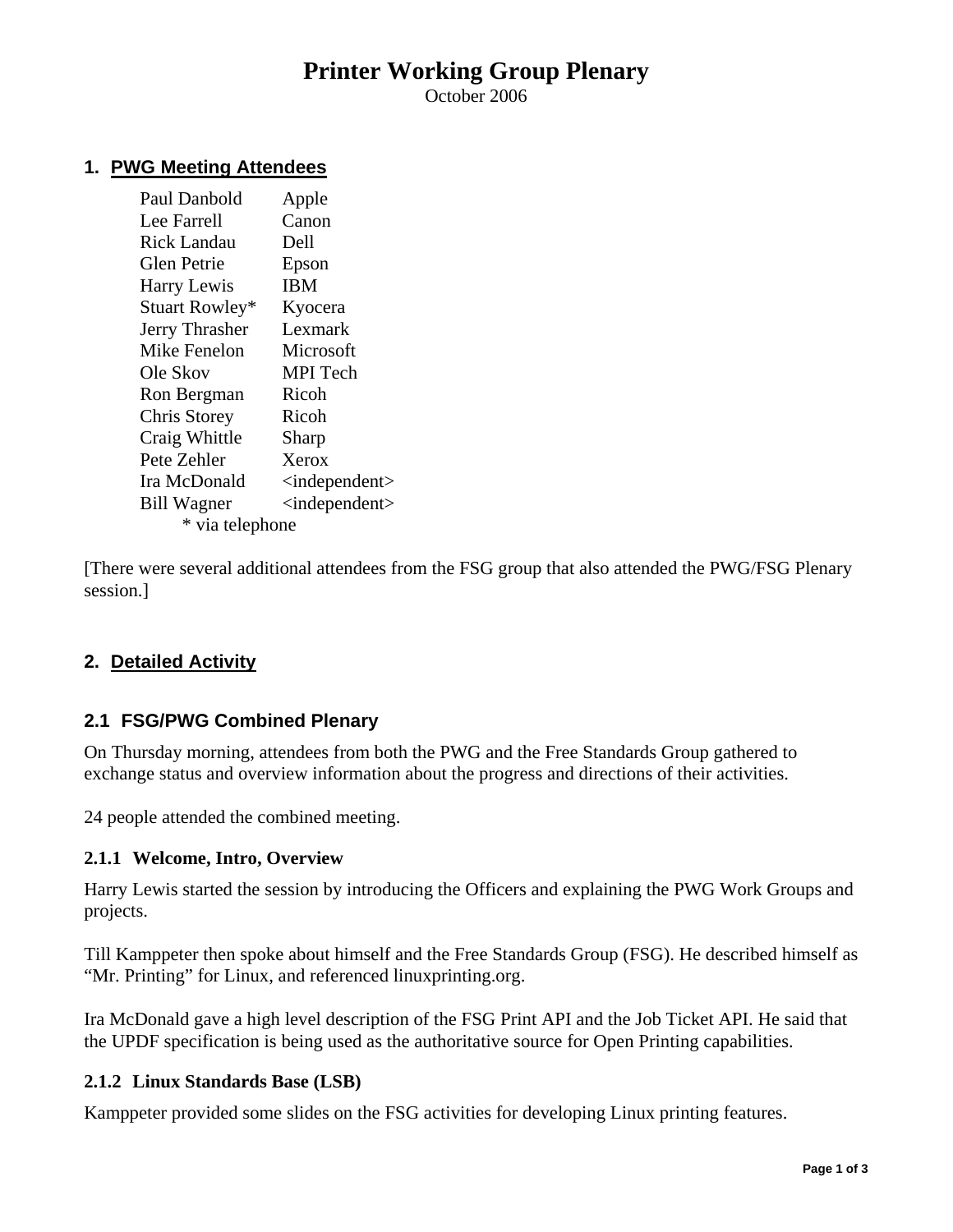[As of this writing, Kamppeter's slides have not been posted on the PWG site. However, they might be posted in the future at: ftp://ftp.pwg.org/pub/pwg/fsg/Oct2006-Printing-Summit-Lexington-Slides/.]

The FSG is considering the development of a certification program for printers that is built around the Linux Standard Base (LSB) and linuxprinting.org.

LSB 3.2 will standardized the following interfaces for writing printer drivers:

- CUPS Raster API
- $\bullet$  IJS API v0.35
- OpenPrinting Vector API

He listed several issues and actions items that have been identified by the group for future effort.

For more information, see www.freestandards.org and developer.freestandards.org.

Another individual from the FSG discussed the status of the User Interface developments. The activity is focused on developing a unified printing dialog for Linux (and other unix-related systems), the job control, printer installation and printer management. For details on this effort, see http://wiki.openusability.org/printing .

## **2.1.3 WIMS Protocol & WIMS CIM - Status, Overview**

Bill Wagner presented his slides giving the overview and status of the Web-based Imaging Management System (WIMS) project activity. He also described the WIMS CIM effort of aligning the DMTF CIM with the PWG Printer MIB and Semantic Model.

[ftp://ftp.pwg.org/pub/pwg/wims/cim/CIM\_Presentation\_October\_2006.ppt]

## **2.1.4 MFD Alerts - Status, Overview**

Ron Bergman provided the latest information on the Multifunction Device (MFD) Alerts activity. This activity is an effort to take advantage of existing printer management tools that can be used for MFD products. He explained the MIB-based solution developed by this effort. [ftp://ftp.pwg.org/pub/pwg/pmp/presentations/MFPAlertsPlenary-20061026.pdf]

Stuart Rowley announced that Kyocera will be generating a prototype of the MFD Alerts specification. This will enable the project to take the next step forward to standardization.

## **2.1.5 Semantic Model - Status, Overview**

Pete Zehler presented an overview of the PWG Semantic Model project. Currently, a "version 2" update to the Semantic Model v1 is being developed. Version 2 will address a model definition for Multifunction Devices (MFDs) and define a core framework for:

- System, Jobs and Documents
- Vendor extensions

The updated model will also define the individual services and subunits/devices that are relevant to the Multifunction Devices.

[ftp://ftp.pwg.org/pub/pwg/Semantic-Model/SemanticModelPlenary-20061026.pdf]